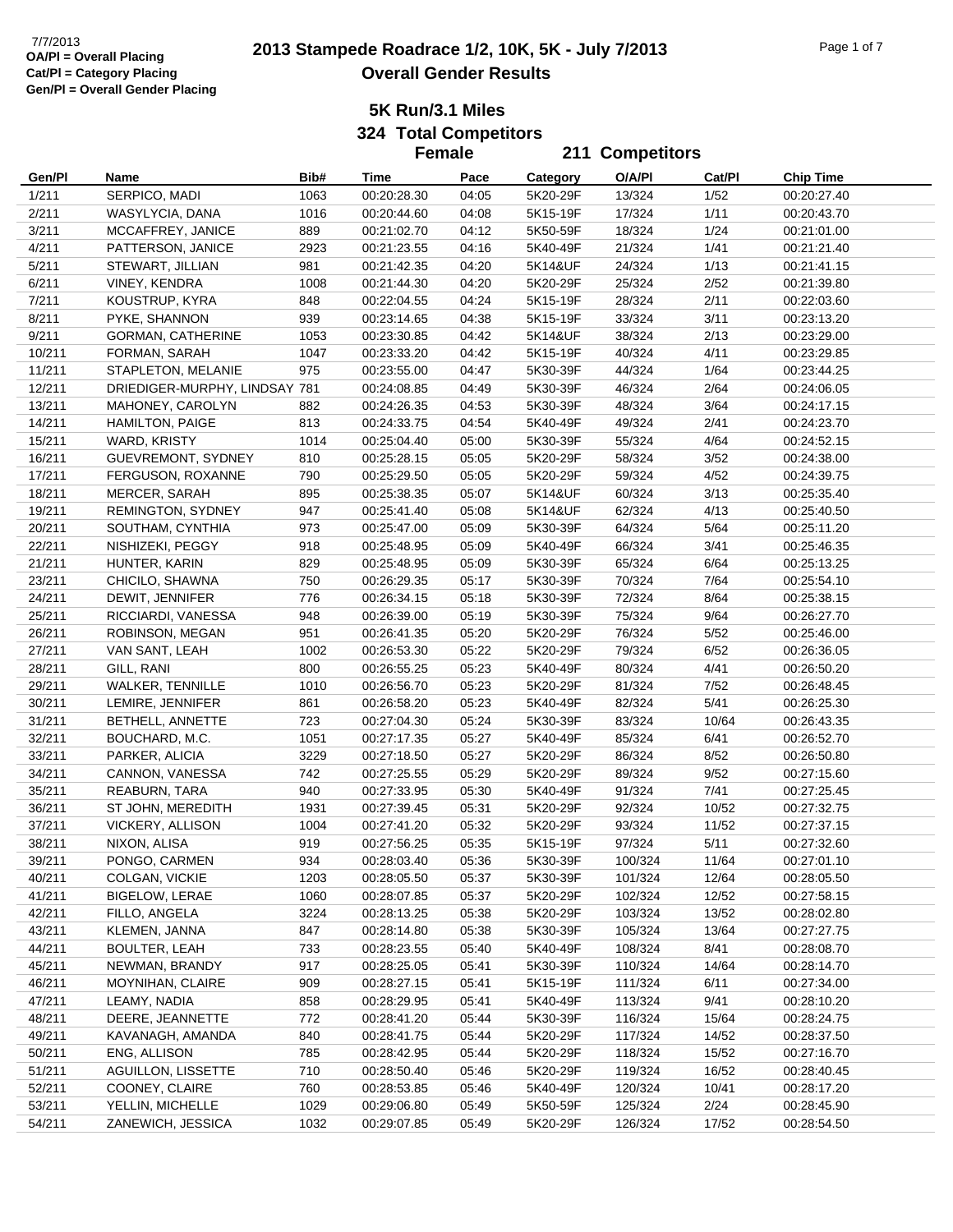# **2013 Stampede Roadrace 1/2, 10K, 5K - July 7/2013** 7/7/2013 Page 2 of 7 **Overall Gender Results**

**5K Run/3.1 Miles**

**324 Total Competitors**

|                  |                                              |             | <b>Female</b>              |                |                      | 211 Competitors    |                |                            |
|------------------|----------------------------------------------|-------------|----------------------------|----------------|----------------------|--------------------|----------------|----------------------------|
| Gen/PI           | Name                                         | Bib#        | Time                       | Pace           | Category             | O/A/PI             | Cat/PI         | <b>Chip Time</b>           |
| 55/211           | PARKER, RHODORA                              | 927         | 00:29:20.85                | 05:52          | 5K30-39F             | 128/324            | 16/64          | 00:28:36.55                |
| 56/211           | LUCAS, SHEILA                                | 1091        | 00:29:33.10                | 05:54          | 5K20-29F             | 129/324            | 18/52          | 00:28:48.35                |
| 57/211           | ZAGHLOUL, SARAH                              | 1031        | 00:29:33.25                | 05:54          | 5K30-39F             | 130/324            | 17/64          | 00:29:26.60                |
| 58/211           | PILI, NINI                                   | 1035        | 00:29:33.90                | 05:54          | 5K40-49F             | 131/324            | 11/41          | 00:29:14.95                |
| 59/211           | STAPLETON, PATRICIA                          | 976         | 00:29:36.70                | 05:55          | 5K60-69F             | 133/324            | 1/6            | 00:29:25.15                |
| 60/211           | ROSS, KATHLEEN                               | 1093        | 00:29:37.55                | 05:55          | 5K14&UF              | 134/324            | 5/13           | 00:28:45.90                |
| 61/211           | VIG, CHANDRA                                 | 1006        | 00:29:41.30                | 05:56          | 5K30-39F             | 136/324            | 18/64          | 00:29:26.25                |
| 62/211           | <b>BALIC, SANDRA</b>                         | 716         | 00:29:42.70                | 05:56          | 5K30-39F             | 137/324            | 19/64          | 00:29:31.15                |
| 63/211           | ROSS, TERRY                                  | 953         | 00:29:46.50                | 05:57          | 5K40-49F             | 140/324            | 12/41          | 00:29:27.15                |
| 64/211           | GARNER, AMANDA                               | 797         | 00:29:48.35                | 05:57          | 5K20-29F             | 141/324            | 19/52          | 00:29:21.45                |
| 65/211           | SCHMIDT, MADISON                             | 961         | 00:29:51.65                | 05:58          | 5K15-19F             | 142/324            | 7/11           | 00:28:55.15                |
| 66/211           | CHISHOLM, JESSIE                             | 811         | 00:29:56.70                | 05:59          | 5K20-29F             | 143/324            | 20/52          | 00:29:34.05                |
| 67/211           | <b>BEST, KATIE</b>                           | 722         | 00:30:02.35                | 06:00          | 5K30-39F             | 145/324            | 20/64          | 00:28:53.55                |
| 68/211           | EAST, IRIS                                   | 1059        | 00:30:03.25                | 06:00          | 5K14&UF              | 146/324            | 6/13           | 00:30:01.85                |
| 69/211           | THOMPSON, AMANDA                             | 989         | 00:30:04.75                | 06:00          | 5K30-39F             | 147/324            | 21/64          | 00:29:07.90                |
| 70/211           | FRANDSEN, NICOLE                             | 792         | 00:30:09.50                | 06:01          | 5K30-39F             | 150/324            | 22/64          | 00:29:50.75                |
| 71/211           | VAN SANT, JANE                               | 1001        | 00:30:12.75                | 06:02          | 5K50-59F             | 151/324            | 3/24           | 00:28:49.35                |
| 72/211           | KOZOWYK, KATE                                | 849         | 00:30:28.25                | 06:05          | 5K20-29F             | 153/324            | 21/52          | 00:29:18.20                |
| 73/211           | MOYNIHAN, COLLEEN                            | 910         | 00:30:30.40                | 06:06          | 5K40-49F             | 154/324            | 13/41          | 00:29:34.10                |
| 74/211           | KING, SANDRA                                 | 844         | 00:30:42.15                | 06:08          | 5K60-69F             | 157/324            | 2/6            | 00:30:34.15                |
| 75/211           | DYCK, NICOLE                                 | 783         | 00:30:47.85                | 06:09          | 5K15-19F             | 158/324            | 8/11           | 00:29:42.20                |
| 76/211           | CONNOLLY, KIM                                | 758         | 00:30:51.75                | 06:10          | 5K30-39F             | 159/324            | 23/64          | 00:30:11.65                |
| 77/211           | NIXON, PAIGE                                 | 920         | 00:30:54.50                | 06:10          | 5K15-19F             | 161/324            | 9/11           | 00:30:31.60                |
| 78/211           | FULLER, ELIZABETH                            | 794         | 00:30:57.75                | 06:11          | 5K20-29F             | 162/324            | 22/52          | 00:29:54.95                |
| 79/211           | LASSITER, ERIN                               | 853         | 00:31:06.75                | 06:13          | 5K40-49F             | 163/324            | 14/41          | 00:30:27.30                |
| 80/211           | IRONSIDE, CHARMAINE                          | 1388        | 00:31:07.25                | 06:13          | 5K20-29F             | 164/324            | 23/52          | 00:29:49.40                |
| 81/211           | STEVENS, SARAH                               | 980         | 00:31:13.55                | 06:14          | 5K30-39F             | 166/324            | 24/64          | 00:30:03.20                |
| 82/211           | ENGLISH, ALISSA                              | 786         | 00:31:19.60                | 06:15          | 5K30-39F             | 167/324            | 25/64          | 00:31:01.20                |
| 83/211           | SHEPHERD, ELIZABETH                          | 965         | 00:31:19.65                | 06:15          | 5K50-59F             | 168/324            | 4/24           | 00:30:53.70                |
| 84/211           | SINGLETON, JUNE                              | 969         | 00:31:20.55                | 06:16          | 5K40-49F             | 169/324            | 15/41          | 00:30:32.00                |
| 85/211           | MORRILL, SARAH                               | 903         | 00:31:23.40                | 06:16          | 5K20-29F             | 170/324            | 24/52          | 00:31:04.55                |
| 86/211           | METCALF, LYNN                                | 897         | 00:31:30.65                | 06:18          | 5K50-59F             | 171/324            | 5/24           | 00:30:47.90                |
| 87/211           | UYS, REINETTE                                | 996         | 00:31:35.75                | 06:19          | 5K50-59F             | 173/324            | 6/24           | 00:31:07.65<br>00:31:16.35 |
| 88/211           | <b>GERRISH, LINDSAY</b><br><b>B., CHERYL</b> | 1097        | 00:31:37.35                | 06:19          | 5K20-29F             | 174/324            | 25/52          |                            |
| 89/211<br>90/211 |                                              | 1119<br>855 | 00:31:37.70<br>00:31:38.45 | 06:19<br>06:19 | 5K40-49F<br>5K40-49F | 175/324<br>176/324 | 16/41<br>17/41 | 00:30:41.60                |
| 91/211           | LAUZON, PATRICIA<br>SUFFRON, ANNETTE         | 985         | 00:31:48.80                | 06:21          | 5K40-49F             | 177/324            | 18/41          | 00:31:10.45<br>00:30:41.85 |
| 92/211           | SPATARO, FEDERICA                            | 1042        | 00:31:54.60                | 06:22          | 5K50-59F             | 180/324            | 7/24           | 00:30:49.45                |
| 93/211           | REES, GIGI                                   | 942         | 00:31:58.95                | 06:23          | 5K20-29F             | 181/324            | 26/52          | 00:31:19.45                |
| 94/211           | EVELEIGH, LEILA                              | 787         | 00:32:04.20                | 06:24          | 5K30-39F             | 183/324            | 26/64          | 00:31:31.05                |
| 95/211           | STOY, JESSICA                                | 984         | 00:32:05.90                | 06:25          | 5K30-39F             | 184/324            | 27/64          | 00:31:43.65                |
| 96/211           | TALDORF, SYLVIA                              | 1080        | 00:32:12.90                | 06:26          | 5K50-59F             | 185/324            | 8/24           | 00:31:29.30                |
| 97/211           | HARILD, BETH                                 | 818         | 00:32:16.65                | 06:27          | 5K20-29F             | 186/324            | 27/52          | 00:31:10.70                |
| 98/211           | COULTER, ANDRA                               | 762         | 00:32:23.35                | 06:28          | 5K30-39F             | 188/324            | 28/64          | 00:31:22.00                |
| 99/211           | STOREY, JENNIFER                             | 982         | 00:32:25.30                | 06:29          | 5K20-29F             | 190/324            | 28/52          | 00:31:13.45                |
| 100/211          | GIERUS, BOGUSIA                              | 798         | 00:32:34.55                | 06:30          | 5K30-39F             | 192/324            | 29/64          | 00:32:11.90                |
| 101/211          | MACKAN, KRISTINA                             | 874         | 00:32:40.90                | 06:32          | 5K30-39F             | 193/324            | 30/64          | 00:31:43.05                |
| 102/211          | MURPHY, NICOLE                               | 914         | 00:32:41.10                | 06:32          | 5K30-39F             | 194/324            | 31/64          | 00:31:43.40                |
| 103/211          | <b>WILSON, HAILEY</b>                        | 1022        | 00:32:44.70                | 06:32          | 5K20-29F             | 195/324            | 29/52          | 00:32:06.95                |
| 104/211          | MORRIS, GAIL                                 | 904         | 00:32:46.55                | 06:33          | 5K30-39F             | 196/324            | 32/64          | 00:31:51.10                |
| 105/211          | BIRD, KARI                                   | 724         | 00:33:08.55                | 06:37          | 5K30-39F             | 199/324            | 33/64          | 00:32:24.60                |
| 106/211          | PAETHKE, ALLISON                             | 925         | 00:33:14.45                | 06:38          | 5K30-39F             | 200/324            | 34/64          | 00:32:46.50                |
| 107/211          | LEBER, ANNALENA                              | 859         | 00:33:16.90                | 06:39          | 5K20-29F             | 201/324            | 30/52          | 00:32:38.15                |
| 108/211          | MOORE, WENDI                                 | 902         | 00:33:21.70                | 06:40          | 5K40-49F             | 202/324            | 19/41          | 00:32:29.75                |
|                  |                                              |             |                            |                |                      |                    |                |                            |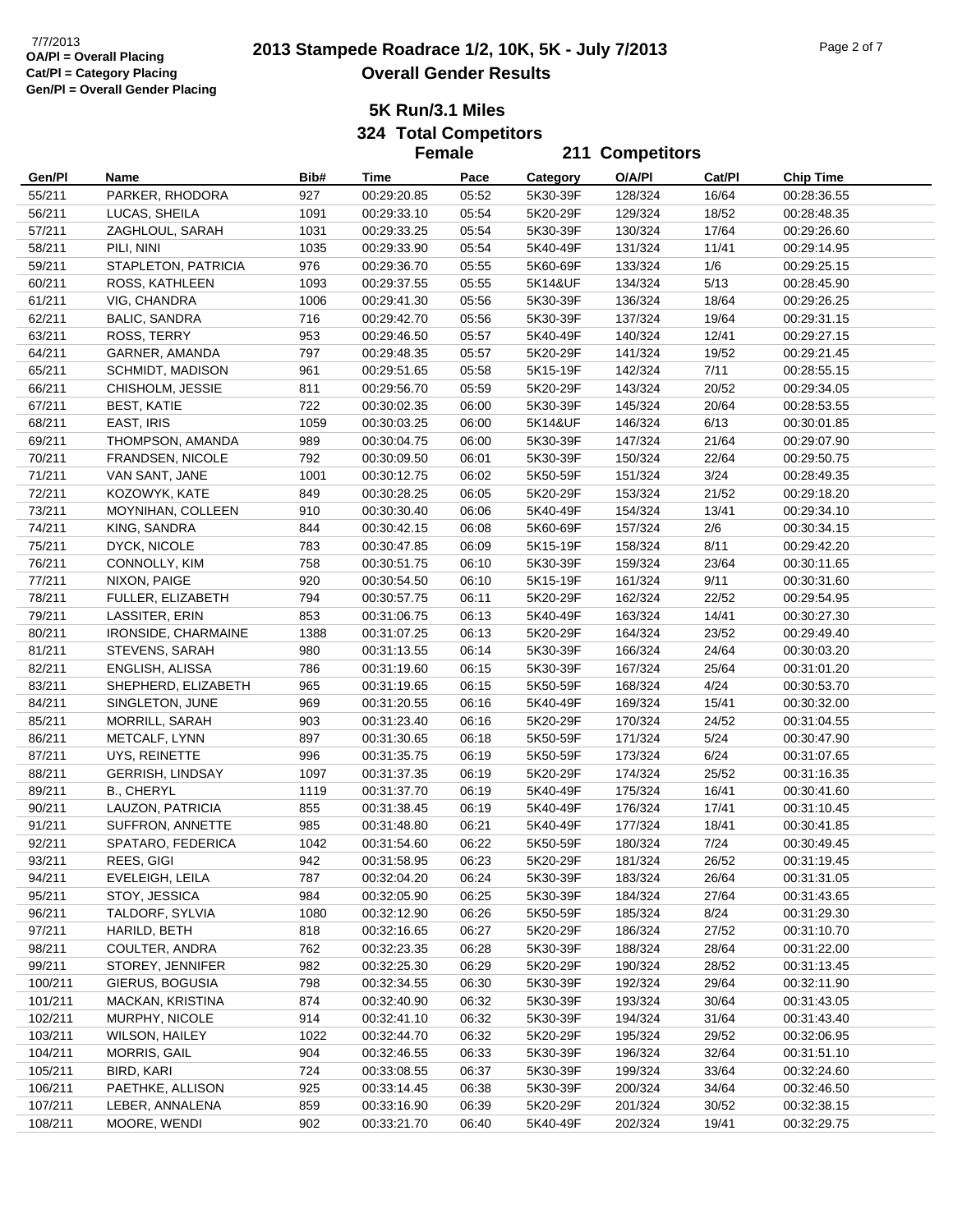# **2013 Stampede Roadrace 1/2, 10K, 5K - July 7/2013** 7/7/2013 Page 3 of 7 **Overall Gender Results**

**5K Run/3.1 Miles**

**324 Total Competitors Female**

|         |                        |      | <b>Female</b> |       |                 | 211 Competitors |        |                  |
|---------|------------------------|------|---------------|-------|-----------------|-----------------|--------|------------------|
| Gen/Pl  | Name                   | Bib# | Time          | Pace  | <b>Category</b> | O/A/PI          | Cat/Pl | <b>Chip Time</b> |
| 109/211 | PLUMB, HEATHER         | 933  | 00:33:26.20   | 06:41 | 5K30-39F        | 203/324         | 35/64  | 00:32:35.95      |
| 110/211 | DE CHANTAL, EMILIE     | 768  | 00:33:34.25   | 06:42 | 5K14&UF         | 204/324         | 7/13   | 00:32:02.15      |
| 111/211 | SHLAH, RANDA           | 966  | 00:33:35.85   | 06:43 | 5K30-39F        | 206/324         | 36/64  | 00:32:16.10      |
| 112/211 | RUDY, CAROL            | 956  | 00:33:37.55   | 06:43 | 5K50-59F        | 207/324         | 9/24   | 00:32:38.75      |
| 113/211 | ROY-HANKINSON, SHEILA  | 1036 | 00:33:43.35   | 06:44 | 5K50-59F        | 208/324         | 10/24  | 00:33:03.60      |
| 114/211 | AMANTE, CHARISHE       | 712  | 00:33:48.55   | 06:45 | 5K30-39F        | 209/324         | 37/64  | 00:33:14.50      |
| 115/211 | LONGWORTH, STEPHANIE   | 1074 | 00:33:51.50   | 06:46 | 5K20-29F        | 210/324         | 31/52  | 00:32:35.85      |
| 116/211 | CLINCKETT, CLARE       | 756  | 00:33:55.65   | 06:47 | 5K20-29F        | 211/324         | 32/52  | 00:33:34.50      |
| 117/211 | WOLOSCHUK, ALICIA      | 1023 | 00:33:57.40   | 06:47 | 5K20-29F        | 212/324         | 33/52  | 00:33:52.40      |
| 118/211 | THIESSEN, CHRISTA      | 987  | 00:33:57.70   | 06:47 | 5K30-39F        | 213/324         | 38/64  | 00:33:11.05      |
| 119/211 | <b>MORRISON, KELLY</b> | 905  | 00:33:58.35   | 06:47 | 5K30-39F        | 214/324         | 39/64  | 00:33:02.95      |
| 120/211 | MOUCK, ANNE            | 906  | 00:34:03.15   | 06:48 | 5K40-49F        | 215/324         | 20/41  | 00:33:07.95      |
| 121/211 | <b>HISTON, KARIN</b>   | 822  | 00:34:07.55   | 06:49 | 5K30-39F        | 216/324         | 40/64  | 00:33:49.90      |
| 122/211 | GOLDBERG, AMY          | 801  | 00:34:08.50   | 06:49 | 5K30-39F        | 217/324         | 41/64  | 00:33:31.20      |
| 123/211 | WOOD, JORDAN           | 3222 | 00:34:08.55   | 06:49 | 5K14&UF         | 218/324         | 8/13   | 00:33:31.00      |
| 124/211 | DUNN, SOLANGE          | 1261 | 00:34:11.90   | 06:50 | 5K40-49F        | 220/324         | 21/41  | 00:33:48.55      |
| 125/211 | POWELL, KAYLA          | 936  | 00:34:21.95   | 06:52 | 5K20-29F        | 221/324         | 34/52  | 00:33:44.30      |
| 126/211 | LONGWORTH, MEGHAN      | 1075 | 00:34:26.20   | 06:53 | 5K20-29F        | 222/324         | 35/52  | 00:33:11.35      |
| 127/211 | KOZOWYK, LIZA          | 850  | 00:34:34.75   | 06:54 | 5K20-29F        | 223/324         | 36/52  | 00:33:24.90      |
| 128/211 | LAWS, JAIME            | 856  | 00:34:35.15   | 06:55 | 5K15-19F        | 224/324         | 10/11  | 00:33:40.90      |
| 129/211 | SMITH, LINDA           | 1054 | 00:34:36.00   | 06:55 | 5K50-59F        | 225/324         | 11/24  | 00:33:36.05      |
| 130/211 | VALLEE, FATIMA         | 997  | 00:34:45.85   | 06:57 | 5K40-49F        | 226/324         | 22/41  | 00:33:35.40      |
| 131/211 | LETAL, JERUSHA         | 863  | 00:34:45.95   | 06:57 | 5K30-39F        | 227/324         | 42/64  | 00:33:51.10      |
| 132/211 | WHITE, CHRISTA         | 1088 | 00:34:53.30   | 06:58 | 5K30-39F        | 228/324         | 43/64  | 00:34:06.55      |
| 133/211 | FIGG, CHELSEA          | 791  | 00:35:06.25   | 07:01 | 5K15-19F        | 230/324         | 11/11  | 00:34:01.00      |
| 134/211 | BROWN, JOAN            | 737  | 00:35:16.10   | 07:03 | 5K60-69F        | 231/324         | 3/6    | 00:34:37.60      |
| 135/211 | LAROCHELLE, MARIE      | 852  | 00:35:20.45   | 07:04 | 5K50-59F        | 232/324         | 12/24  | 00:34:27.20      |
| 136/211 | DE LEON, SHILA         | 770  | 00:35:23.40   | 07:04 | 5K20-29F        | 235/324         | 37/52  | 00:35:23.40      |
| 137/211 | MCILROY, CARRIE        | 892  | 00:35:38.25   | 07:07 | 5K20-29F        | 236/324         | 38/52  | 00:35:02.85      |
| 138/211 | CILIBERTI, ALEX        | 752  | 00:35:41.55   | 07:08 | 5K20-29F        | 237/324         | 39/52  | 00:34:40.95      |
| 139/211 | JONGMANS, SHEILA       | 839  | 00:35:42.15   | 07:08 | 5K50-59F        | 238/324         | 13/24  | 00:34:40.45      |
| 140/211 | DEANS, LYNETTE         | 1912 | 00:35:47.80   | 07:09 | 5K40-49F        | 239/324         | 23/41  | 00:35:23.65      |
| 141/211 | YEH, SANDY             | 1027 | 00:35:59.45   | 07:11 | 5K40-49F        | 240/324         | 24/41  | 00:34:44.60      |
| 142/211 | KEMP, JENNIFER         | 842  | 00:35:59.65   | 07:11 | 5K30-39F        | 241/324         | 44/64  | 00:34:50.80      |
| 143/211 | HENRY, MARLENE         | 819  | 00:36:03.30   | 07:12 | 5K30-39F        | 243/324         | 45/64  | 00:35:51.65      |
| 144/211 | WRATHALL, DANA         | 766  | 00:36:10.00   | 07:14 | 5K20-29F        | 244/324         | 40/52  | 00:35:30.20      |
| 145/211 | JENKINS, KIM           | 837  | 00:36:37.60   | 07:19 | 5K30-39F        | 245/324         | 46/64  | 00:36:07.60      |
| 146/211 | CIRKA, ALANNA          | 753  | 00:36:48.00   | 07:21 | 5K20-29F        | 246/324         | 41/52  | 00:36:41.05      |
| 147/211 | CIRKA, JENNIFER        | 754  | 00:36:48.00   | 07:21 | 5K50-59F        | 247/324         | 14/24  | 00:36:42.95      |
| 148/211 | DANIELS, TOBEY         | 767  | 00:36:48.70   | 07:21 | 5K30-39F        | 248/324         | 47/64  | 00:35:22.55      |
| 149/211 | PEACEY, AMANDA         | 1045 | 00:36:48.70   | 07:21 | 5K30-39F        | 249/324         | 48/64  | 00:35:23.15      |
| 151/211 | HUSTEJ, SAM            | 1049 | 00:36:58.65   | 07:23 | 5K20-29F        | 251/324         | 42/52  | 00:36:21.75      |
| 150/211 | CARTON, KATE           | 1046 | 00:36:58.65   | 07:23 | 5K14&UF         | 250/324         | 9/13   | 00:36:21.35      |
| 152/211 | SCHULZ, EVA            | 962  | 00:37:20.30   | 07:28 | 5K40-49F        | 255/324         | 25/41  | 00:36:10.80      |
| 153/211 | MACPHEE, CHARLA        | 879  | 00:37:26.85   | 07:29 | 5K30-39F        | 256/324         | 49/64  | 00:36:58.50      |
| 154/211 | STACEY, AMANDA         | 1090 | 00:37:30.70   | 07:30 | 5K30-39F        | 258/324         | 50/64  | 00:36:10.15      |
| 155/211 | SMITH, EMILY           | 1052 | 00:37:55.50   | 07:35 | 5K20-29F        | 259/324         | 43/52  | 00:36:56.20      |
| 156/211 | MASON, MAGGIE          | 1078 | 00:37:57.15   | 07:35 | 5K40-49F        | 260/324         | 26/41  | 00:36:37.20      |
| 157/211 | WHITE, VANESSA         | 1082 | 00:38:00.40   | 07:36 | 5K40-49F        | 261/324         | 27/41  | 00:37:24.95      |
| 158/211 | PIRIE, BARBARA         | 931  | 00:38:07.50   | 07:37 | 5K40-49F        | 262/324         | 28/41  | 00:37:01.15      |
| 159/211 | TALDORF, KRISTA        | 1079 | 00:38:09.25   | 07:37 | 5K40-49F        | 263/324         | 29/41  | 00:37:25.65      |
| 160/211 | MILLER, AMY            | 899  | 00:38:10.40   | 07:38 | 5K20-29F        | 264/324         | 44/52  | 00:37:25.25      |
| 161/211 | VILLENEUVE, ROBIN      | 1007 | 00:38:10.95   | 07:38 | 5K30-39F        | 265/324         | 51/64  | 00:37:02.70      |
| 162/211 | BLADES, KELLY          | 727  | 00:38:13.10   | 07:38 | 5K30-39F        | 266/324         | 52/64  | 00:37:18.95      |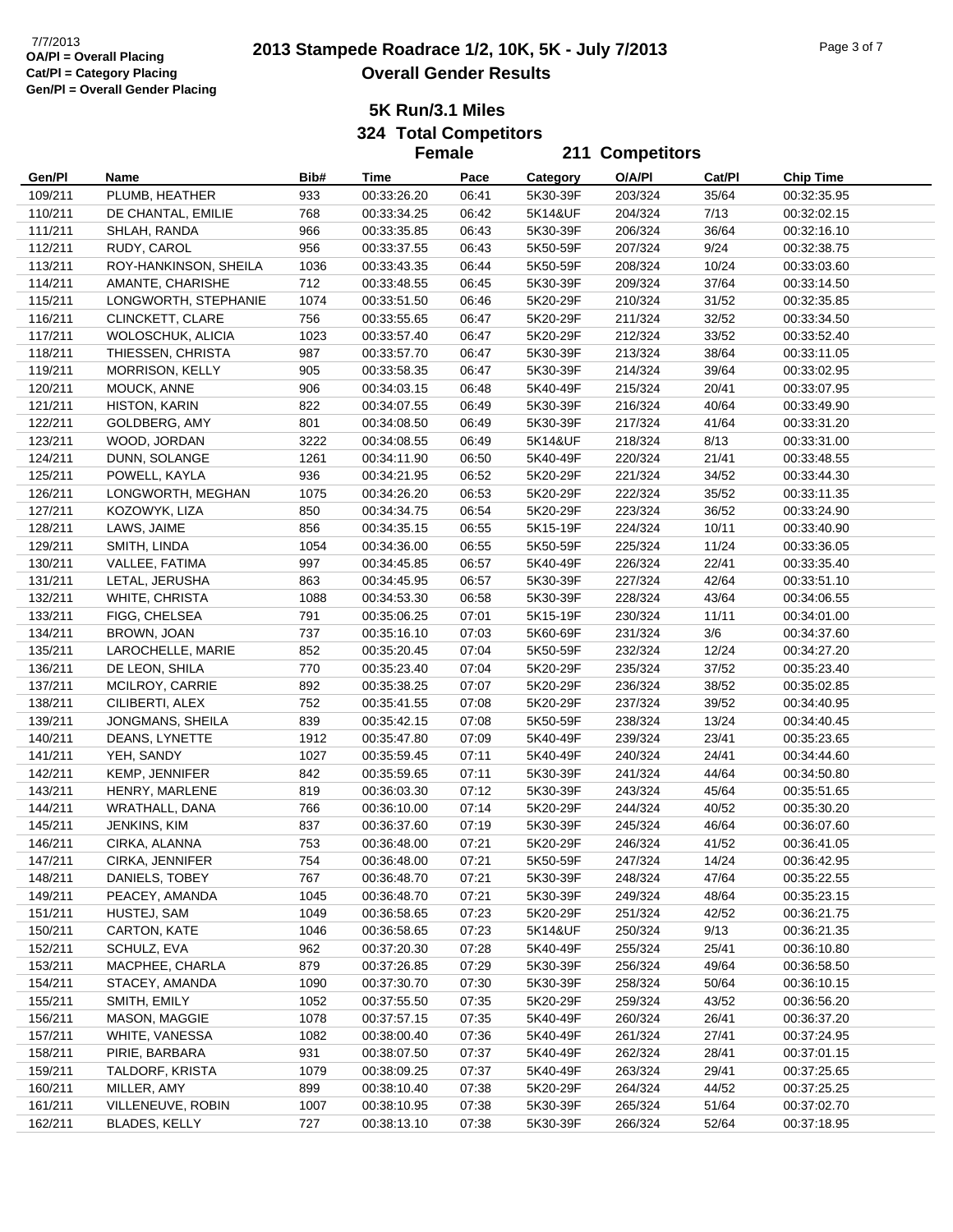# **2013 Stampede Roadrace 1/2, 10K, 5K - July 7/2013** 7/7/2013 Page 4 of 7 **Overall Gender Results**

**211 Competitors**

**5K Run/3.1 Miles**

**324 Total Competitors Female**

| Gen/Pl  | Name                        | Bib# | Time        | Pace  | Category | O/A/PI  | Cat/Pl | <b>Chip Time</b> |
|---------|-----------------------------|------|-------------|-------|----------|---------|--------|------------------|
| 163/211 | CRAWFORD, SUSAN             | 764  | 00:38:36.80 | 07:43 | 5K40-49F | 267/324 | 30/41  | 00:37:15.55      |
| 164/211 | STEELE, JUSTINE             | 978  | 00:38:53.65 | 07:46 | 5K20-29F | 268/324 | 45/52  | 00:37:42.00      |
| 165/211 | HALLIDAY, JENNIFER          | 812  | 00:38:56.55 | 07:47 | 5K20-29F | 270/324 | 46/52  | 00:38:20.90      |
| 166/211 | FRASER, MARYANN             | 1099 | 00:39:00.40 | 07:48 | 5K30-39F | 271/324 | 53/64  | 00:36:11.50      |
| 167/211 | CHAREKA, MISSY              | 1067 | 00:39:04.40 | 07:48 | 5K20-29F | 272/324 | 47/52  | 00:36:31.60      |
| 168/211 | <b>BARRACK, SHARON</b>      | 719  | 00:39:09.10 | 07:49 | 5K60-69F | 273/324 | 4/6    | 00:38:53.85      |
| 169/211 | MAIDLOW, SIERRA             | 883  | 00:39:13.25 | 07:50 | 5K30-39F | 274/324 | 54/64  | 00:38:04.15      |
| 170/211 | TEPPLER, MELANIE            | 986  | 00:39:17.40 | 07:51 | 5K30-39F | 275/324 | 55/64  | 00:38:52.75      |
| 171/211 | LALL, TANYA                 | 851  | 00:39:19.20 | 07:51 | 5K30-39F | 276/324 | 56/64  | 00:38:53.40      |
| 172/211 | JAMES, DEBRA                | 836  | 00:39:19.25 | 07:51 | 5K40-49F | 277/324 | 31/41  | 00:38:34.80      |
| 173/211 | FURGASON, TAMMY             | 795  | 00:39:20.10 | 07:52 | 5K30-39F | 278/324 | 57/64  | 00:37:58.85      |
| 174/211 | BARKER, JADE                | 718  | 00:39:20.45 | 07:52 | 5K14&UF  | 279/324 | 10/13  | 00:38:14.55      |
| 175/211 | MAK, EILEEN                 | 886  | 00:39:24.75 | 07:52 | 5K30-39F | 280/324 | 58/64  | 00:38:24.30      |
| 176/211 | DOYLE, ANNA                 | 3223 | 00:39:28.05 | 07:53 | 5K30-39F | 282/324 | 59/64  | 00:39:09.70      |
| 177/211 | NEIL, JENI                  | 915  | 00:40:21.05 | 08:04 | 5K20-29F | 283/324 | 48/52  | 00:39:49.70      |
| 178/211 | SELLERS, DONNELLY           | 964  | 00:40:44.45 | 08:08 | 5K30-39F | 284/324 | 60/64  | 00:39:36.35      |
| 179/211 | DYSON, JOYCE                | 1083 | 00:40:59.40 | 08:11 | 5K50-59F | 285/324 | 15/24  | 00:39:55.20      |
| 180/211 | BLUMENSCHEIN, TINA          | 728  | 00:41:02.55 | 08:12 | 5K40-49F | 287/324 | 32/41  | 00:40:19.80      |
| 181/211 | RUBEN, ASHLEY               | 1094 | 00:41:12.50 | 08:14 | 5K20-29F | 288/324 | 49/52  | 00:40:54.10      |
| 182/211 | AZPIAZU, MARIA              | 714  | 00:41:13.65 | 08:14 | 5K60-69F | 289/324 | 5/6    | 00:40:30.50      |
| 183/211 | VISSER, SANDY               | 1009 | 00:41:22.70 | 08:16 | 5K50-59F | 290/324 | 16/24  | 00:40:35.10      |
| 184/211 | JAKUBOWYCH, BEV             | 835  | 00:41:22.75 | 08:16 | 5K50-59F | 291/324 | 17/24  | 00:40:34.50      |
| 185/211 | TURNER, SHEILA              | 992  | 00:41:22.75 | 08:16 | 5K40-49F | 292/324 | 33/41  | 00:40:35.30      |
| 186/211 | MCCUE, JENNIFER             | 890  | 00:41:24.85 | 08:16 | 5K50-59F | 293/324 | 18/24  | 00:40:22.85      |
| 187/211 | MARTENS, CLAUDIA            | 887  | 00:41:29.60 | 08:17 | 5K30-39F | 294/324 | 61/64  | 00:40:07.95      |
| 188/211 | MARTENS, JAYDE              | 888  | 00:41:29.95 | 08:17 | 5K14&UF  | 295/324 | 11/13  | 00:40:08.15      |
| 189/211 | VAN OMMEREN, AMANDA         | 998  | 00:41:31.65 | 08:18 | 5K20-29F | 296/324 | 50/52  | 00:41:00.05      |
| 190/211 | POWER, GILLIAN              | 937  | 00:42:40.95 | 08:32 | 5K14&UF  | 297/324 | 12/13  | 00:41:57.10      |
| 191/211 | FRUITMAN-POWER, DEBORAH 793 |      | 00:42:41.25 | 08:32 | 5K40-49F | 298/324 | 34/41  | 00:41:58.50      |
| 192/211 | <b>WALTON, NATALIE</b>      | 1012 | 00:42:47.05 | 08:33 | 5K14&UF  | 299/324 | 13/13  | 00:41:54.00      |
| 193/211 | DONAHUE, MARLENE            | 778  | 00:42:57.65 | 08:35 | 5K60-69F | 300/324 | 6/6    | 00:41:55.60      |
| 194/211 | TOLLER, KIM                 | 991  | 00:43:56.95 | 08:47 | 5K40-49F | 302/324 | 35/41  | 00:42:44.50      |
| 195/211 | MCLAUGHLIN, CINDY           | 893  | 00:44:28.65 | 08:53 | 5K40-49F | 303/324 | 36/41  | 00:44:16.20      |
| 196/211 | BARBARO, AMY                | 1040 | 00:44:37.65 | 08:55 | 5K30-39F | 305/324 | 62/64  | 00:44:07.10      |
| 197/211 | COATHAM, SUE                | 757  | 00:45:49.35 | 09:09 | 5K50-59F | 307/324 | 19/24  | 00:45:02.95      |
| 198/211 | BARBARO, MONICA             | 1070 | 00:46:58.25 | 09:23 | 5K50-59F | 309/324 | 20/24  | 00:46:28.50      |
| 199/211 | CAVANAGH, KATRINA           | 745  | 00:47:16.20 | 09:27 | 5K20-29F | 310/324 | 51/52  | 00:46:22.70      |
| 200/211 | <b>TYSSEN, RHANDI</b>       | 995  | 00:47:28.30 | 09:29 | 5K40-49F | 311/324 | 37/41  | 00:46:56.25      |
| 201/211 | HOPKINS, NEVENA             | 827  | 00:48:13.20 | 09:38 | 5K40-49F | 312/324 | 38/41  | 00:46:57.05      |
| 202/211 | METZGER, MITZI              | 898  | 00:49:05.75 | 09:49 | 5K50-59F | 313/324 | 21/24  | 00:48:22.95      |
| 203/211 | CARRIER, MADELEINE          | 743  | 00:49:06.05 | 09:49 | 5K50-59F | 314/324 | 22/24  | 00:48:22.70      |
| 204/211 | HAMMER, KELLY               | 814  | 00:50:32.50 | 10:06 | 5K40-49F | 315/324 | 39/41  | 00:49:10.45      |
| 205/211 | CHRISTENSEN, RUBY           | 751  | 00:52:40.95 | 10:32 | 5K30-39F | 316/324 | 63/64  | 00:51:20.40      |
| 206/211 | ROZBORSKI, DOMINIKA         | 955  | 00:53:15.60 | 10:39 | 5K40-49F | 317/324 | 40/41  | 00:52:21.75      |
| 207/211 | LONGWORTH, MARG             | 871  | 00:54:31.20 | 10:54 | 5K50-59F | 318/324 | 23/24  | 00:53:14.15      |
| 208/211 | GOMEZ, CAROLYN              | 802  | 00:54:56.80 | 10:59 | 5K40-49F | 319/324 | 41/41  | 00:54:09.65      |
| 209/211 | <b>WOOLLARD, PATRICIA</b>   | 1025 | 00:55:07.05 | 11:01 | 5K50-59F | 321/324 | 24/24  | 00:54:25.40      |
| 210/211 | REIMER, MEGAN               | 943  | 01:04:21.40 | 12:52 | 5K20-29F | 322/324 | 52/52  | 01:03:10.05      |
| 211/211 | MAINGAT, MICHELLE           | 884  | 01:10:25.75 | 14:05 | 5K30-39F | 324/324 | 64/64  | 01:10:25.75      |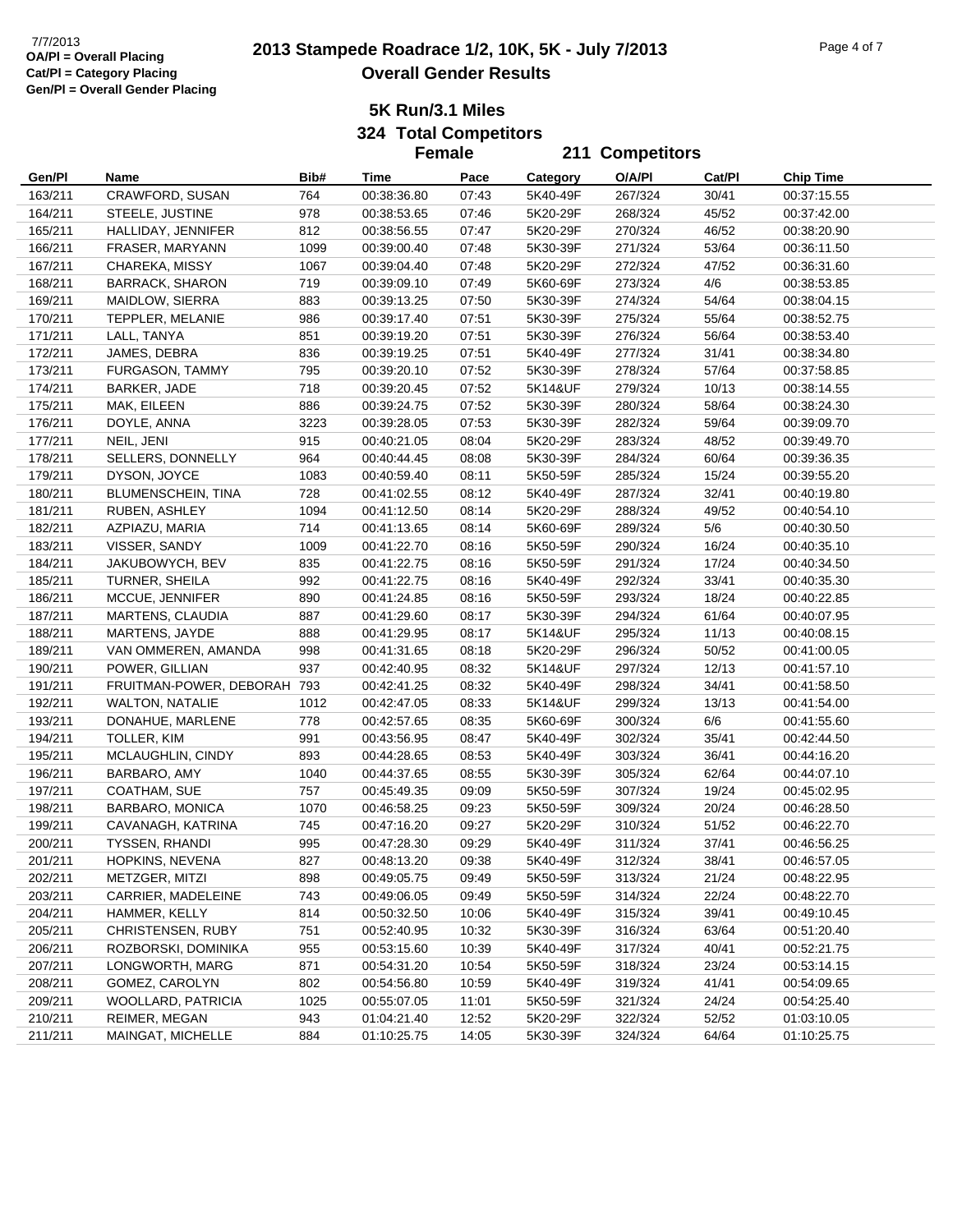# **2013 Stampede Roadrace 1/2, 10K, 5K - July 7/2013** 7/7/2013 Page 5 of 7 **Overall Gender Results**

**5K Run/3.1 Miles**

**324 Total Competitors**

|        |                         |      | <b>Male</b> |       |          | 113 Competitors |        |                  |
|--------|-------------------------|------|-------------|-------|----------|-----------------|--------|------------------|
| Gen/Pl | Name                    | Bib# | Time        | Pace  | Category | O/A/PI          | Cat/PI | <b>Chip Time</b> |
| 1/113  | LAFONTANT, FELIX        | 1058 | 00:16:37.35 | 03:19 | 5K15-19M | 1/324           | 1/10   | 00:16:37.05      |
| 2/113  | INHABER, JOSH           | 834  | 00:17:02.15 | 03:24 | 5K20-29M | 2/324           | 1/14   | 00:17:01.40      |
| 3/113  | CRITCHLEY, GREGORY      | 1065 | 00:17:13.90 | 03:26 | 5K20-29M | 3/324           | 2/14   | 00:17:12.45      |
| 4/113  | <b>BURROWS, DARREN</b>  | 738  | 00:17:38.20 | 03:31 | 5K40-49M | 4/324           | 1/27   | 00:17:37.50      |
| 5/113  | PRESCH, LOGAN           | 3227 | 00:18:00.45 | 03:36 | 5K15-19M | 5/324           | 2/10   | 00:18:00.15      |
| 6/113  | LALONDE, DAN            | 1044 | 00:18:08.40 | 03:37 | 5K20-29M | 6/324           | 3/14   | 00:18:07.95      |
| 7/113  | DOUGLAS, ANDREW         | 3228 | 00:18:10.60 | 03:38 | 5K20-29M | 7/324           | 4/14   | 00:18:07.45      |
| 8/113  | LEMENAGER, ERWANN       | 3000 | 00:18:45.65 | 03:45 | 5K40-49M | 8/324           | 2/27   | 00:18:45.30      |
| 9/113  | <b>BOURGEAULT, PAUL</b> | 734  | 00:18:50.20 | 03:46 | 5K40-49M | 9/324           | 3/27   | 00:18:49.60      |
| 10/113 | MOORE, ADRIAN           | 901  | 00:18:52.85 | 03:46 | 5K40-49M | 10/324          | 4/27   | 00:18:50.35      |
| 11/113 | JANUSC, TRISTAN         | 1076 | 00:20:10.05 | 04:02 | 5K30-39M | 11/324          | 1/20   | 00:20:10.05      |
| 12/113 | PIETERSMA, IAN          | 928  | 00:20:16.25 | 04:03 | 5K40-49M | 12/324          | 5/27   | 00:20:11.55      |
| 13/113 | CORMIER, RYAN           | 761  | 00:20:34.95 | 04:06 | 5K20-29M | 14/324          | 5/14   | 00:20:33.30      |
| 14/113 | EAST, IAN               | 784  | 00:20:35.35 | 04:07 | 5K14&UM  | 15/324          | 1/22   | 00:20:34.60      |
| 15/113 | WHEELER, BARRY          | 1018 | 00:20:38.90 | 04:07 | 5K50-59M | 16/324          | 1/13   | 00:20:33.35      |
| 16/113 | TWEED, COLE             | 993  | 00:21:12.45 | 04:14 | 5K14&UM  | 19/324          | 2/22   | 00:20:45.85      |
| 17/113 | JONES, MICHAEL          | 1064 | 00:21:17.25 | 04:15 | 5K30-39M | 20/324          | 2/20   | 00:20:08.90      |
| 18/113 | KING, QUENTIN           | 843  | 00:21:30.50 | 04:18 | 5K15-19M | 22/324          | 3/10   | 00:21:23.85      |
| 19/113 | DRIEDIGER, DOUGLAS      | 780  | 00:21:40.15 | 04:20 | 5K50-59M | 23/324          | 2/13   | 00:21:37.10      |
| 20/113 | PAQUET, MARC            | 926  | 00:21:44.90 | 04:20 | 5K40-49M | 26/324          | 6/27   | 00:21:34.10      |
| 21/113 | MERCER, TROY            | 896  | 00:21:58.50 | 04:23 | 5K40-49M | 27/324          | 7/27   | 00:21:55.55      |
| 22/113 | DJOUAHRA, NASSIM        | 777  | 00:22:21.75 | 04:28 | 5K20-29M | 29/324          | 6/14   | 00:21:14.70      |
| 23/113 | VAN SANT, BEN           | 999  | 00:22:31.70 | 04:30 | 5K50-59M | 30/324          | 3/13   | 00:22:26.55      |
| 24/113 | MOYNIHAN, CONNOR        | 911  | 00:23:08.60 | 04:37 | 5K15-19M | 31/324          | 4/10   | 00:22:20.95      |
| 25/113 | HOFER, TREVOR           | 1066 | 00:23:11.30 | 04:38 | 5K30-39M | 32/324          | 3/20   | 00:23:00.45      |
| 26/113 | HOOS, THOMAS            | 826  | 00:23:14.80 | 04:38 | 5K20-29M | 34/324          | 7/14   | 00:23:13.05      |
| 27/113 | <b>BOULTER, DANIEL</b>  | 732  | 00:23:23.00 | 04:40 | 5K14&UM  | 35/324          | 3/22   | 00:23:17.15      |
| 28/113 | CONSTANTINE, DALE       | 759  | 00:23:25.00 | 04:41 | 5K50-59M | 36/324          | 4/13   | 00:23:20.15      |
| 29/113 | <b>BOGAART, WILL</b>    | 729  | 00:23:27.20 | 04:41 | 5K30-39M | 37/324          | 4/20   | 00:22:39.75      |
| 30/113 | GORMAN, MICHAEL         | 1055 | 00:23:31.00 | 04:42 | 5K40-49M | 39/324          | 8/27   | 00:23:28.85      |
| 31/113 | FORMAN, SIMON           | 1048 | 00:23:33.30 | 04:42 | 5K40-49M | 41/324          | 9/27   | 00:23:29.85      |
| 32/113 | MOYNIHAN, DANE          | 912  | 00:23:36.50 | 04:43 | 5K15-19M | 42/324          | 5/10   | 00:22:47.95      |
| 33/113 | FAUL, JOHN              | 1095 | 00:23:44.50 | 04:44 | 5K50-59M | 43/324          | 5/13   | 00:23:27.50      |
| 34/113 | TWEED, DARRELL          | 994  | 00:24:07.65 | 04:49 | 5K50-59M | 45/324          | 6/13   | 00:23:41.30      |
| 35/113 | MORRIS, JOHN            | 1061 | 00:24:10.10 | 04:50 | 5K30-39M | 47/324          | 5/20   | 00:24:00.95      |
| 36/113 | FENNING, DARRELL        | 789  | 00:24:35.30 | 04:55 | 5K50-59M | 50/324          | 7/13   | 00:24:32.45      |
| 37/113 | WYLLIE, DOUG            | 1026 | 00:24:40.50 | 04:56 | 5K50-59M | 51/324          | 8/13   | 00:24:13.55      |
| 38/113 | GORELIK, ALEX           | 803  | 00:24:49.30 | 04:57 | 5K30-39M | 52/324          | 6/20   | 00:24:46.40      |
| 39/113 | ANNIS, ELI              | 1050 | 00:24:52.70 | 04:58 | 5K14&UM  | 53/324          | 4/22   | 00:24:28.35      |
| 40/113 | <b>INGRAM, AUSTIN</b>   | 832  | 00:24:53.80 | 04:58 | 5K14&UM  | 54/324          | 5/22   | 00:24:41.40      |
| 41/113 | GUEVREMONT, SEAN        | 809  | 00:25:07.75 | 05:01 | 5K30-39M | 56/324          | 7/20   | 00:24:17.95      |
| 42/113 | SIMMONS, DARRIN         | 1039 | 00:25:23.00 | 05:04 | 5K40-49M | 57/324          | 10/27  | 00:24:44.25      |
| 43/113 | MACPHEE, DAN            | 880  | 00:25:39.35 | 05:07 | 5K40-49M | 61/324          | 11/27  | 00:24:41.45      |
| 44/113 | REMINGTON, DYLAN        | 945  | 00:25:41.40 | 05:08 | 5K14&UM  | 63/324          | 6/22   | 00:25:40.80      |
| 45/113 | MACDONALD, COLIN        | 873  | 00:25:50.45 | 05:10 | 5K60-69M | 67/324          | 1/5    | 00:25:46.10      |
| 46/113 | STOY, JEFFREY           | 983  | 00:26:17.75 | 05:15 | 5K30-39M | 68/324          | 8/20   | 00:25:55.30      |
| 47/113 | LEAMY, DEVIN            | 857  | 00:26:25.50 | 05:17 | 5K14&UM  | 69/324          | 7/22   | 00:26:06.50      |
| 48/113 | MCDONALD, SEAN          | 891  | 00:26:33.40 | 05:18 | 5K20-29M | 71/324          | 8/14   | 00:25:38.20      |
| 49/113 | STYCZEN, MIKE           | 1062 | 00:26:34.95 | 05:18 | 5K40-49M | 73/324          | 12/27  | 00:26:23.95      |
| 50/113 | ST-HILAIRE, FRANCOIS    | 974  | 00:26:36.25 | 05:19 | 5K30-39M | 74/324          | 9/20   | 00:25:58.70      |
| 51/113 | SINGLETON, REILLY       | 970  | 00:26:41.90 | 05:20 | 5K14&UM  | 77/324          | 8/22   | 00:25:54.65      |
| 52/113 | <b>MORRISON, LIAM</b>   | 1038 | 00:26:52.35 | 05:22 | 5K14&UM  | 78/324          | 9/22   | 00:26:04.05      |
| 53/113 | GRANT, DAN              | 1034 | 00:27:09.45 | 05:25 | 5K40-49M | 84/324          | 13/27  | 00:26:55.80      |
| 54/113 | SMITH, ADAM             | 972  | 00:27:20.15 | 05:28 | 5K30-39M | 87/324          | 10/20  | 00:26:35.65      |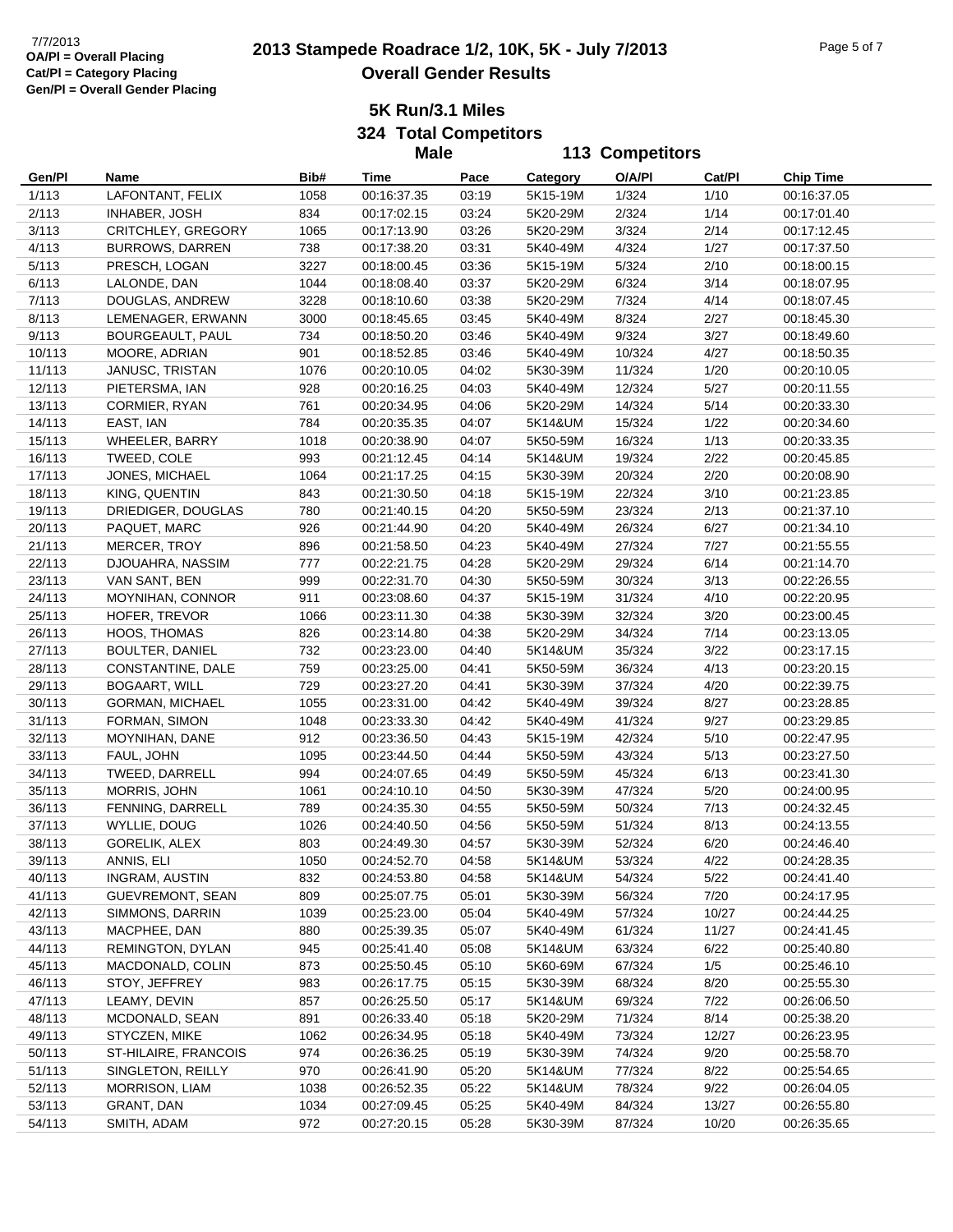# **2013 Stampede Roadrace 1/2, 10K, 5K - July 7/2013** 7/7/2013 Page 6 of 7 **Overall Gender Results**

**5K Run/3.1 Miles**

**324 Total Competitors**

|         |                          |      | <b>Male</b> |       |          | 113 Competitors |        |                  |
|---------|--------------------------|------|-------------|-------|----------|-----------------|--------|------------------|
| Gen/Pl  | Name                     | Bib# | Time        | Pace  | Category | O/A/PI          | Cat/Pl | <b>Chip Time</b> |
| 55/113  | ZADAN, NICK              | 1030 | 00:27:20.70 | 05:28 | 5K70+M   | 88/324          | 1/2    | 00:27:18.25      |
| 56/113  | BROWN, GREG              | 736  | 00:27:29.40 | 05:29 | 5K40-49M | 90/324          | 14/27  | 00:27:10.45      |
| 57/113  | CALLAGHAN, DAVID         | 1086 | 00:27:42.00 | 05:32 | 5K60-69M | 94/324          | 2/5    | 00:27:36.25      |
| 58/113  | VAN SANT, CHASE          | 1000 | 00:27:46.40 | 05:33 | 5K15-19M | 95/324          | 6/10   | 00:27:28.85      |
| 59/113  | SKEA, KYLE               | 971  | 00:27:49.50 | 05:33 | 5K20-29M | 96/324          | 9/14   | 00:26:15.75      |
| 60/113  | NOTTINGHAM, JAMES        | 1096 | 00:28:01.30 | 05:36 | 5K15-19M | 98/324          | 7/10   | 00:27:10.95      |
| 61/113  | LONGWORTH, HERB          | 870  | 00:28:01.85 | 05:36 | 5K50-59M | 99/324          | 9/13   | 00:27:20.15      |
| 62/113  | DEKEYSER, BOB            | 774  | 00:28:14.50 | 05:38 | 5K60-69M | 104/324         | 3/5    | 00:28:09.85      |
| 63/113  | LESACK, BRAD             | 862  | 00:28:20.60 | 05:40 | 5K20-29M | 106/324         | 10/14  | 00:28:14.50      |
| 64/113  | CIRKA, MATTHEW           | 755  | 00:28:21.05 | 05:40 | 5K20-29M | 107/324         | 11/14  | 00:28:14.85      |
| 65/113  | HANSEN, JAY JAY          | 817  | 00:28:23.90 | 05:40 | 5K14&UM  | 109/324         | 10/22  | 00:27:38.55      |
| 66/113  | MOULD, GREG              | 908  | 00:28:28.20 | 05:41 | 5K40-49M | 112/324         | 15/27  | 00:27:55.45      |
| 67/113  | DEERE, MATTHEW           | 773  | 00:28:37.15 | 05:43 | 5K14&UM  | 114/324         | 11/22  | 00:28:21.70      |
| 68/113  | BUNYAN, JAKE             | 1056 | 00:28:40.95 | 05:44 | 5K14&UM  | 115/324         | 12/22  | 00:28:04.30      |
| 69/113  | ANABO, MAX               | 713  | 00:28:57.00 | 05:47 | 5K40-49M | 121/324         | 16/27  | 00:27:50.40      |
| 70/113  | LEITCH, KYLE             | 860  | 00:28:58.85 | 05:47 | 5K15-19M | 122/324         | 8/10   | 00:28:52.20      |
| 71/113  | CLARK, JAMIE             | 1081 | 00:29:00.00 | 05:48 | 5K60-69M | 123/324         | 4/5    | 00:28:38.00      |
| 72/113  | DEKEYSER, MATTHEW        | 775  | 00:29:04.10 | 05:48 | 5K30-39M | 124/324         | 11/20  | 00:28:59.10      |
| 73/113  | LEWIS, RANDY             | 866  | 00:29:09.85 | 05:49 | 5K30-39M | 127/324         | 12/20  | 00:28:00.75      |
| 74/113  | BARKER, COLLIN           | 717  | 00:29:34.15 | 05:54 | 5K14&UM  | 132/324         | 13/22  | 00:28:33.70      |
| 75/113  | ROSS, BRADY              | 1092 | 00:29:39.20 | 05:55 | 5K50-59M | 135/324         | 10/13  | 00:28:47.25      |
| 76/113  | REDEKOP, COLIN           | 941  | 00:29:43.05 | 05:56 | 5K40-49M | 138/324         | 17/27  | 00:28:58.05      |
| 77/113  | ROSS, ETHAN              | 952  | 00:29:45.75 | 05:57 | 5K14&UM  | 139/324         | 14/22  | 00:29:26.25      |
| 78/113  | THIESSEN, LEO            | 988  | 00:29:59.30 | 05:59 | 5K14&UM  | 144/324         | 15/22  | 00:29:12.00      |
| 79/113  | KEEN, KEVIN              | 841  | 00:30:05.45 | 06:01 | 5K40-49M | 148/324         | 18/27  | 00:29:07.30      |
| 80/113  | THOMPSON, J              | 990  | 00:30:07.45 | 06:01 | 5K30-39M | 149/324         | 13/20  | 00:29:09.90      |
| 81/113  | ALDRIDGE, COLTON         | 711  | 00:30:15.80 | 06:03 | 5K14&UM  | 152/324         | 16/22  | 00:29:11.65      |
| 82/113  | JOHNSON, JEFFREY         | 838  | 00:30:37.05 | 06:07 | 5K30-39M | 155/324         | 14/20  | 00:29:09.55      |
| 83/113  | <b>BEAUMONT, KEN</b>     | 721  | 00:30:41.70 | 06:08 | 5K40-49M | 156/324         | 19/27  | 00:29:42.25      |
| 84/113  | WARREN, MATT             | 1015 | 00:30:52.00 | 06:10 | 5K30-39M | 160/324         | 15/20  | 00:29:56.00      |
| 85/113  | SHLAH, ZAID              | 968  | 00:31:12.45 | 06:14 | 5K40-49M | 165/324         | 20/27  | 00:29:53.45      |
| 86/113  | KOIZUMI, JAMES           | 1087 | 00:31:31.40 | 06:18 | 5K30-39M | 172/324         | 16/20  | 00:30:06.75      |
| 87/113  | BEAUMONT, ALASTAIR       | 720  | 00:31:50.25 | 06:22 | 5K15-19M | 178/324         | 9/10   | 00:30:51.00      |
| 88/113  | <b>GRIFFITHS, BARRIE</b> | 808  | 00:31:53.05 | 06:22 | 5K70+M   | 179/324         | 2/2    | 00:31:33.50      |
| 89/113  | POWELL, CHRIS            | 935  | 00:32:01.55 | 06:24 | 5K40-49M | 182/324         | 21/27  | 00:31:29.05      |
| 90/113  | STEELE, ALEXANDER        | 977  | 00:32:16.65 | 06:27 | 5K20-29M | 187/324         | 12/14  | 00:31:10.85      |
| 91/113  | GIERUS, JAKUB            | 799  | 00:32:23.55 | 06:28 | 5K14&UM  | 189/324         | 17/22  | 00:32:00.00      |
| 92/113  | LUPART, MICHAEL          | 872  | 00:32:26.45 | 06:29 | 5K60-69M | 191/324         | 5/5    | 00:32:14.35      |
| 93/113  | HOWES, JAMES             | 828  | 00:32:59.20 | 06:35 | 5K40-49M | 197/324         | 22/27  | 00:32:41.30      |
| 94/113  | <b>BIRD, RICHARD</b>     | 725  | 00:33:00.05 | 06:36 | 5K40-49M | 198/324         | 23/27  | 00:32:15.10      |
| 95/113  | DE CHANTAL, EMILIO       | 769  | 00:33:34.70 | 06:42 | 5K40-49M | 205/324         | 24/27  | 00:32:01.75      |
| 96/113  | <b>CRAMER, SCOTT</b>     | 763  | 00:34:10.00 | 06:50 | 5K15-19M | 219/324         | 10/10  | 00:33:15.75      |
| 97/113  | PILI, SYDNEY             | 930  | 00:35:04.60 | 07:00 | 5K14&UM  | 229/324         | 18/22  | 00:34:45.10      |
| 98/113  | VON EUW, GREG            | 806  | 00:35:21.80 | 07:04 | 5K20-29M | 233/324         | 13/14  | 00:34:32.45      |
| 99/113  | DE LEON, DANILO          | 1057 | 00:35:23.05 | 07:04 | 5K20-29M | 234/324         | 14/14  | 00:35:02.60      |
| 100/113 | MAK, DARREN              | 885  | 00:36:00.35 | 07:12 | 5K30-39M | 242/324         | 17/20  | 00:34:58.65      |
| 101/113 | LOBB, QUINTEN            | 868  | 00:37:10.35 | 07:26 | 5K14&UM  | 252/324         | 19/22  | 00:36:36.10      |
| 102/113 | LOBB, SPENCER            | 869  | 00:37:11.35 | 07:26 | 5K14&UM  | 253/324         | 20/22  | 00:36:37.00      |
| 103/113 | LOBB, CHRIS              | 867  | 00:37:11.80 | 07:26 | 5K30-39M | 254/324         | 18/20  | 00:36:36.75      |
| 104/113 | STACEY, RITCHARD         | 1089 | 00:37:30.60 | 07:30 | 5K40-49M | 257/324         | 25/27  | 00:36:11.35      |
| 105/113 | MUNN, STEPHEN            | 913  | 00:38:56.25 | 07:47 | 5K40-49M | 269/324         | 26/27  | 00:37:34.30      |
| 106/113 | MOUCK, KYLE              | 907  | 00:39:25.80 | 07:53 | 5K14&UM  | 281/324         | 21/22  | 00:38:30.40      |
| 107/113 | INHABER, DAVID           | 833  | 00:41:01.30 | 08:12 | 5K50-59M | 286/324         | 11/13  | 00:40:52.55      |
| 108/113 | HNATIUK, GARYN           | 823  | 00:43:56.60 | 08:47 | 5K14&UM  | 301/324         | 22/22  | 00:42:44.10      |